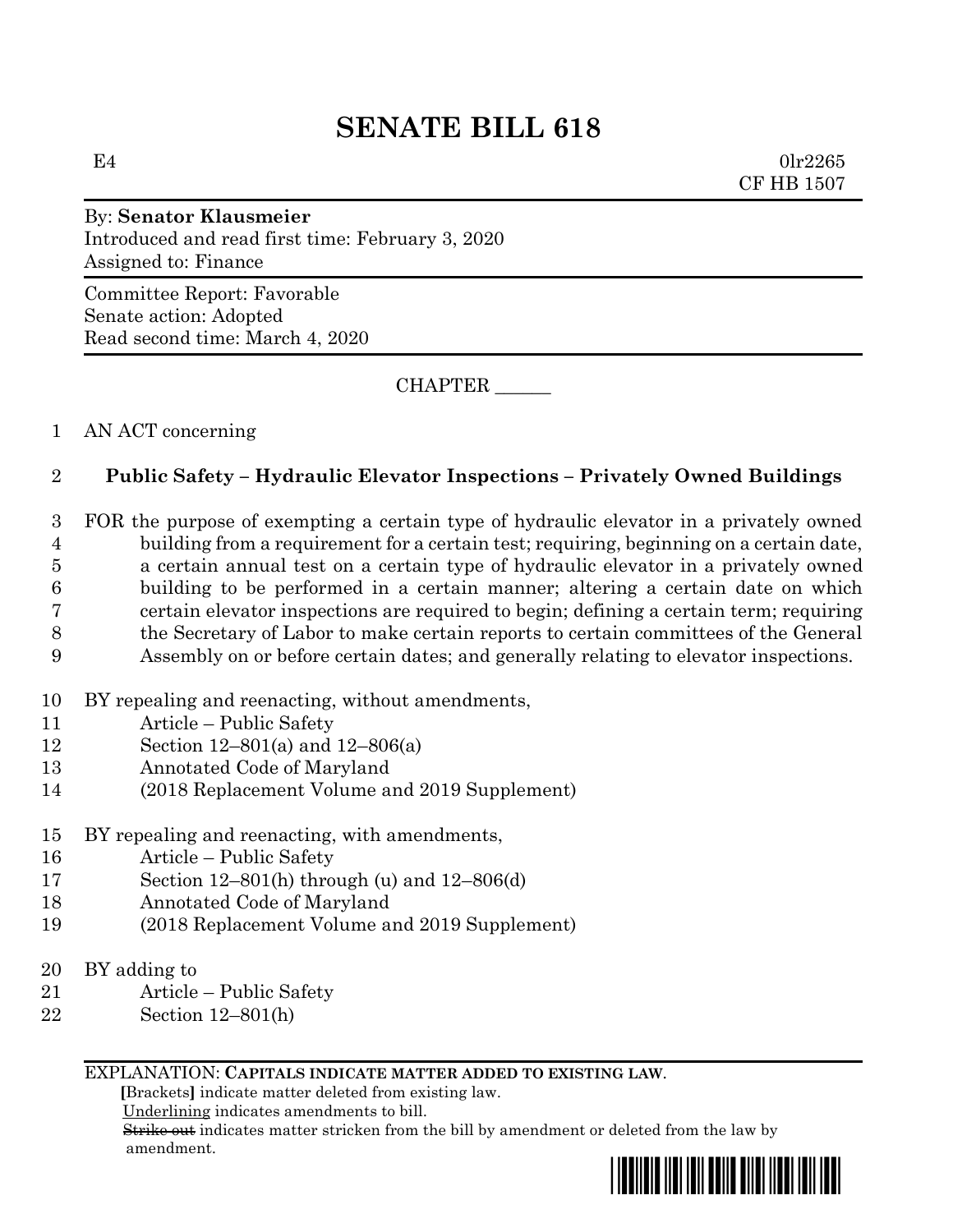|                                | $\sqrt{2}$<br><b>SENATE BILL 618</b>                                                                                                                                                                                                                                                                                                                                                             |  |
|--------------------------------|--------------------------------------------------------------------------------------------------------------------------------------------------------------------------------------------------------------------------------------------------------------------------------------------------------------------------------------------------------------------------------------------------|--|
| $\mathbf{1}$<br>$\overline{2}$ | Annotated Code of Maryland<br>(2018 Replacement Volume and 2019 Supplement)                                                                                                                                                                                                                                                                                                                      |  |
| 3<br>$\overline{4}$            | SECTION 1. BE IT ENACTED BY THE GENERAL ASSEMBLY OF MARYLAND,<br>That the Laws of Maryland read as follows:                                                                                                                                                                                                                                                                                      |  |
| $\overline{5}$                 | <b>Article - Public Safety</b>                                                                                                                                                                                                                                                                                                                                                                   |  |
| 6                              | $12 - 801.$                                                                                                                                                                                                                                                                                                                                                                                      |  |
| 7                              | In this subtitle the following words have the meanings indicated.<br>(a)                                                                                                                                                                                                                                                                                                                         |  |
| 8<br>9                         | "DIRECT-ACTING HYDRAULIC ELEVATOR" MEANS AN ELEVATOR IN<br>(H)<br>WHICH THE ENERGY IS APPLIED BY A DIRECT HYDRAULIC DRIVING MACHINE.                                                                                                                                                                                                                                                             |  |
| 10<br>11<br>12                 | "Dumbwaiter" means a hoisting and lowering machine equipped with a<br>$[(h)]$ $(I)$<br>car of limited capacity and size that moves in guides in a substantially vertical direction<br>and is used exclusively for carrying material.                                                                                                                                                             |  |
| 13<br>14<br>$15\,$             | "Elevator" means a hoisting and lowering machine equipped with a car<br>$(i)$ $(j)$<br>or platform that moves in guides in a substantially vertical direction and serves two or<br>more floors of a building or structure.                                                                                                                                                                       |  |
| 16<br>17<br>18                 | "Elevator contractor" means a person who is engaged in the business of<br>[(j)](K)<br>erecting, constructing, wiring, altering, replacing, maintaining, repairing, dismantling, or<br>servicing elevator or accessibility lift units.                                                                                                                                                            |  |
| 19<br>$21\,$                   | "Elevator mechanic" means a person who is engaged in erecting,<br>$\left[ \mathrm{(k)}\right]$ (L)<br>20 constructing, wiring, altering, replacing, maintaining, repairing, dismantling, or servicing<br>elevator or accessibility lift units.                                                                                                                                                   |  |
| 22<br>23<br>24<br>25           | $\lceil$ (1) $\lceil$ (M)<br>"Elevator refinisher" means a person who is engaged in the refinishing<br>of existing metal and wood elements in elevator cabs, including the stripping of old lacquer<br>on wood and bronze items, staining wood to match existing finishes, cleaning, polishing,<br>oxidizing, painting, lacquering, and the removing of scratches to maintain existing finishes. |  |
| 26<br>$27\,$                   | "Elevator renovator contractor" means a person who is engaged in the<br>$\lceil$ (m) $\rceil$ (N)<br>business of performing work:                                                                                                                                                                                                                                                                |  |
| 28<br>29                       | on the interior of an elevator involving the removal or installation of<br>(1)<br>the nonstructural surface of the elevator's wall, ceiling, floor, rail, or handle; and                                                                                                                                                                                                                         |  |
| 30                             | (2)<br>that does not affect the elevator's moving operation.                                                                                                                                                                                                                                                                                                                                     |  |
| $31\,$                         | $\left[\text{(n)}\right]$ (O)<br>"Elevator renovator mechanic" means a person who performs work:                                                                                                                                                                                                                                                                                                 |  |
|                                |                                                                                                                                                                                                                                                                                                                                                                                                  |  |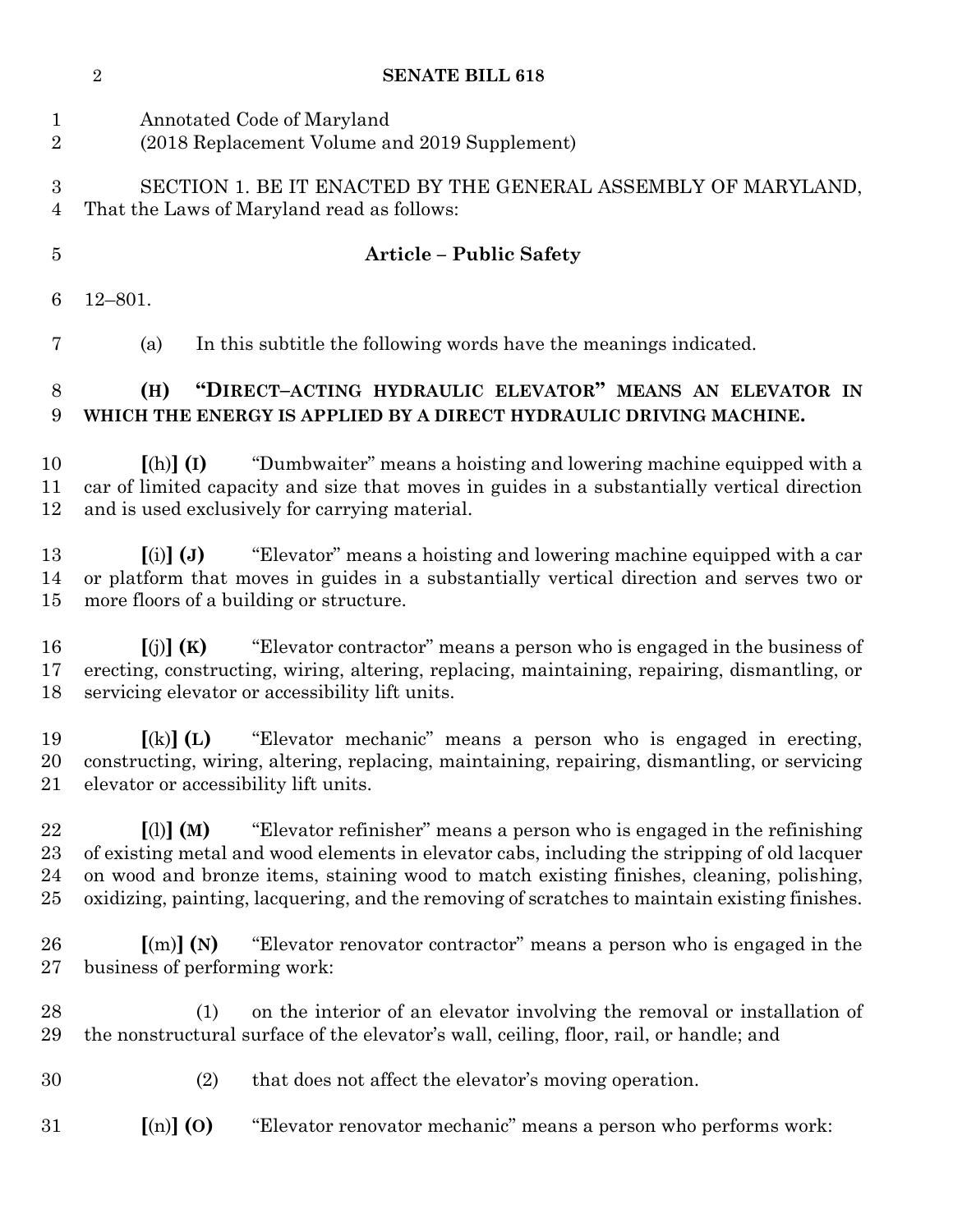### **SENATE BILL 618** 3

 (1) on the interior of an elevator involving the removal or installation of the nonstructural surface of the elevator's wall, ceiling, floor, rail, or handle; and

(2) that does not affect the elevator's moving operation.

 **[**(o)**] (P)** "Elevator unit" includes a cliffside elevator, an elevator, an escalator, a dumbwaiter, and a moving walk.

 **[**(p)**] (Q)** "Escalator" means a power driven, inclined, continuous stairway used for raising and lowering passengers.

- **[**(q)**] (R)** "License" includes:
- (1) an accessibility lift mechanic license;
- (2) an elevator contractor license;
- (3) an elevator mechanic license;
- (4) an elevator renovator contractor license; and
- (5) an elevator renovator mechanic license.

 **[**(r)**] (S)** "Moving walk" means a type of passenger–carrying device on which passengers stand or walk and in which the passenger–carrying surface remains parallel to its direction of motion and is uninterrupted.

 **[**(s)**] (T)** "Safety Code" means the American National Standard/American Society of Mechanical Engineers Safety Code for Elevators, Dumbwaiters, Escalators, and Moving Walks, known as ANSI A17.1–1971, and all subsequent amendments and revisions to it, as adopted by the Commissioner.

**[**(t)**] (U)** "Secretary" means the Secretary of Labor.

**[**(u)**] (V)** "Third–party qualified elevator inspector" means an inspector who:

 (1) meets the qualifications, insurance requirements, and procedures established by the Commissioner; and

 (2) is certified by a nationally recognized safety organization accredited by the National Commission for Certifying Agencies or the American National Standards Institute that ensures that:

 (i) the certification requires testing and grading consistent with industry recognized criteria and any related consensus standards; and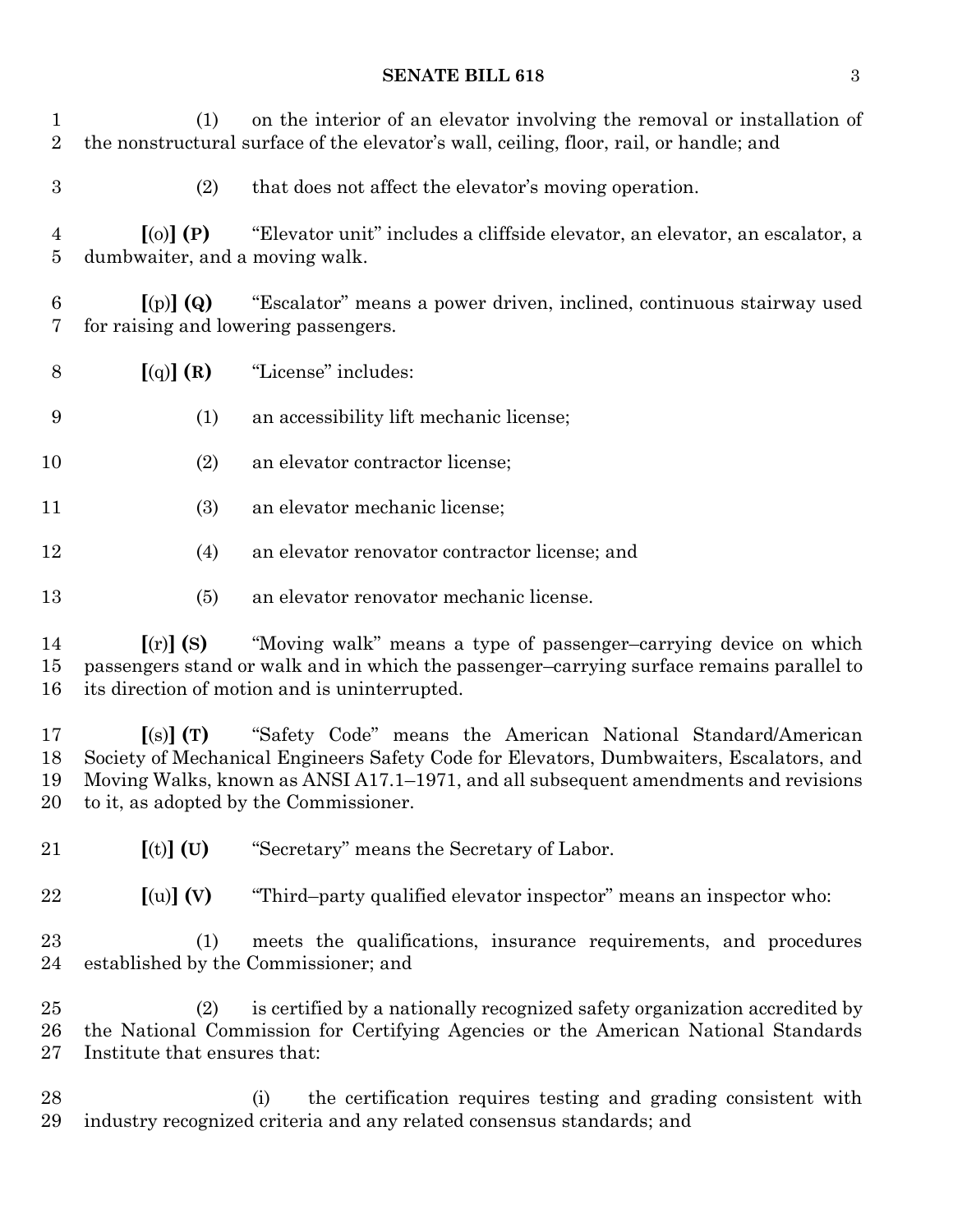|                            | <b>SENATE BILL 618</b><br>$\overline{4}$                                                                                                                                                                                                                                                                                                                                         |
|----------------------------|----------------------------------------------------------------------------------------------------------------------------------------------------------------------------------------------------------------------------------------------------------------------------------------------------------------------------------------------------------------------------------|
| $\mathbf{1}$               | (ii)<br>any renewal of certification requires continuing education.                                                                                                                                                                                                                                                                                                              |
| $\overline{2}$             | $12 - 806.$                                                                                                                                                                                                                                                                                                                                                                      |
| 3<br>4                     | Except as otherwise provided in this section, each elevator unit shall be<br>(a)<br>inspected, tested, and maintained in a safe operating condition in accordance with:                                                                                                                                                                                                          |
| $\overline{5}$             | (1)<br>the Safety Code; and                                                                                                                                                                                                                                                                                                                                                      |
| 6                          | (2)<br>any other regulations adopted by the Commissioner.                                                                                                                                                                                                                                                                                                                        |
| 7<br>$8\,$<br>9            | A test on an elevator unit performed in connection with an inspection<br>(d)<br>(1)<br>required by this subtitle, the Safety Code, or a regulation adopted by the Commissioner<br>shall be performed by a licensed elevator mechanic.                                                                                                                                            |
| 10<br>11<br>12<br>13<br>14 | A third-party qualified elevator inspector required to witness a test<br>(2)<br>performed on an elevator unit in accordance with this subtitle, the Safety Code, or a<br>regulation adopted by the Commissioner shall be physically present during the entire test<br>to witness that the test was performed correctly and to verify the proper recording of the<br>test result. |
| $15\,$<br>16<br>17         | A State inspector shall oversee all third-party qualified elevator<br>(3)<br>inspectors and retains authority over final acceptance of new construction, modernization,<br>and service upgrade turnovers of elevators.                                                                                                                                                           |
| 18<br>19<br>20             | Subject to subsection $(g)$ of this section, a test requiring the presence of<br>(4)<br>a third-party qualified elevator inspector shall be conducted in accordance with the<br>following:                                                                                                                                                                                       |
| 21<br>22<br>$23\,$<br>24   | beginning October 1, 2018, a 5-year test on an elevator of a<br>(i)<br>privately owned building that requires an inspector to witness the test shall be performed<br>by a licensed elevator mechanic in the physical presence of a third-party qualified elevator<br>inspector;                                                                                                  |
| 25<br>26<br>$27\,$<br>28   | (ii)<br>beginning October 1, 2019, a test on an elevator of a publicly<br>owned building that requires an inspector to witness the test shall be performed by a<br>licensed elevator mechanic in the physical presence of a third-party qualified elevator<br>inspector; [and]                                                                                                   |
|                            |                                                                                                                                                                                                                                                                                                                                                                                  |

 (iii) beginning October 1, **[**2020**] 2021**, an annual test on an elevator**, EXCEPT FOR A DIRECT–ACTING HYDRAULIC ELEVATOR,** of a privately owned building that requires an inspector to witness the test shall be performed by a licensed elevator mechanic in the physical presence of a third–party qualified elevator inspector**; AND**

 **(IV) BEGINNING OCTOBER 1, 2022, AN ANNUAL TEST ON A DIRECT–ACTING HYDRAULIC ELEVATOR OF A PRIVATELY OWNED BUILDING THAT**